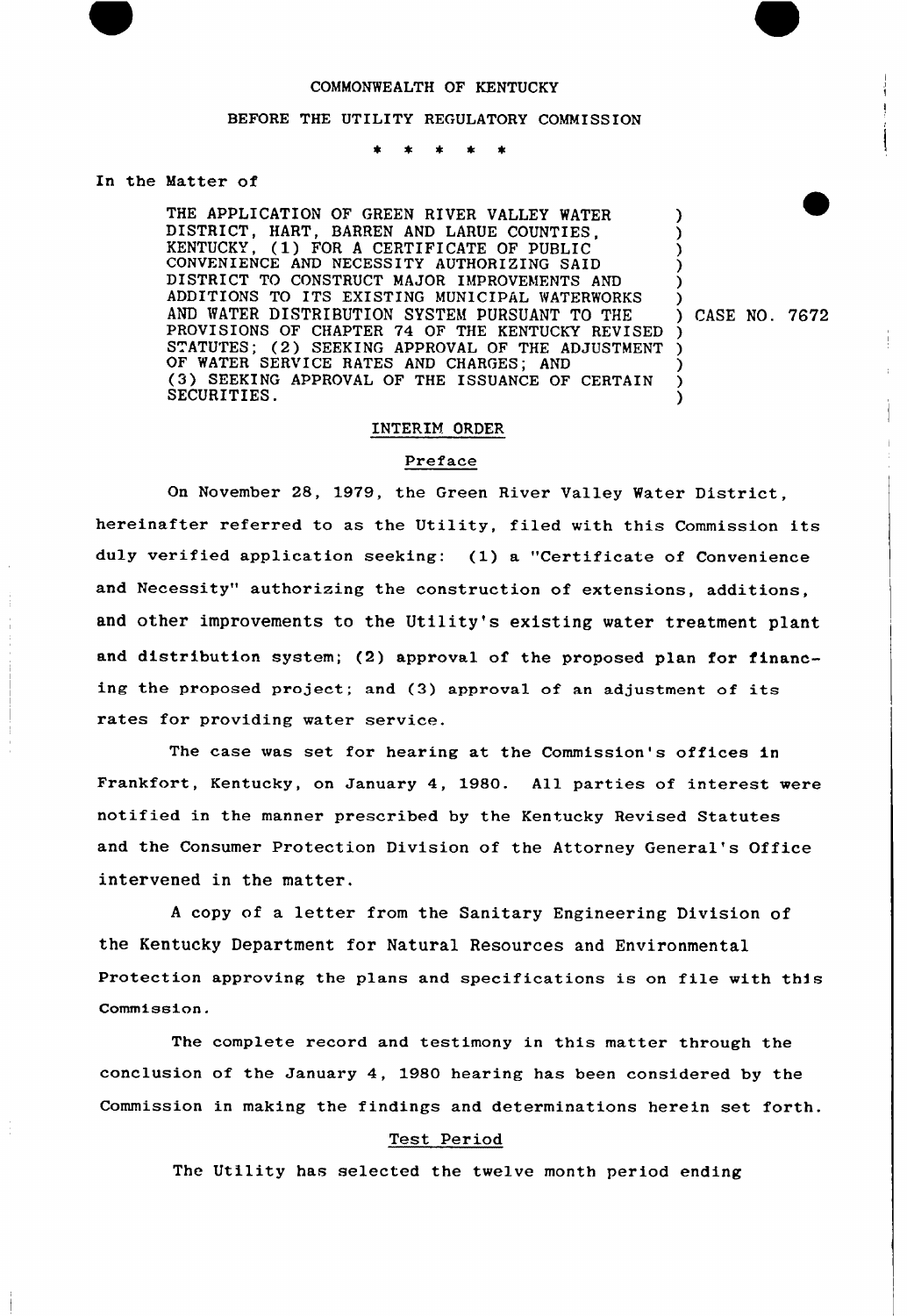September 30, 1979, as the "Test-Year" and has submitted a tabulation of its revenues and expenses for this period including its proforma adjustments thereto for the Commissions consideration in the determination of rate adjustments.

### Findings in This Matter

The Commission, after consideration of all the evidence of record and being advised, is of the opinion and finds:

1. That public convenience and necessity requires construction of the proposed extensions, additions, and other improvements to the Utility's existing treatment plant and distribution sytem in the areas defined by the application and exhibits filed in this matter.

2. That the construction project proposed by the Utility includes an expansion of its water treatment plant capacity from 2.0 to 4.0 million gallons per day, approximately 4,350 feet of 20-inch raw water line, approximately 52,000 feet of 12-inch primary distribution main, a high service pumping station, and other miscellaneous additions and improvements; all at a total project cost of \$1,873,000.

3. That any construction deviations from the contract plans and specifications, herein approved, which could adversely affect service to any customer should be subject to the prior approval of this Commission.

4. That the financing of this project by the issuance of \$1,873,000 in water revenues bonds is for lawful objects within the corporate purposes of the Utility, is necessary and appropriate for and consistent with the proper performance by the Utility to its service to the public, and will not impair its ability to perform that service.

5. That, according to the record in this matter, the existing rates charged by the Utility provided annual revenues of approximately \$388,073 from approximately 1, 900 customers receiving water service during the Test Year ending September 30, 1979. Further, that the addition thereto of \$68,668 other income yielded total revenues of \$456,741 and resulted in a net deficit of \$4,809 for the Test Year.

6. That the Utility's annual expenses including those of depreciation and interest are estimated to be approximately \$610,880 for the first year of operations after completion of the proposed

 $-2-$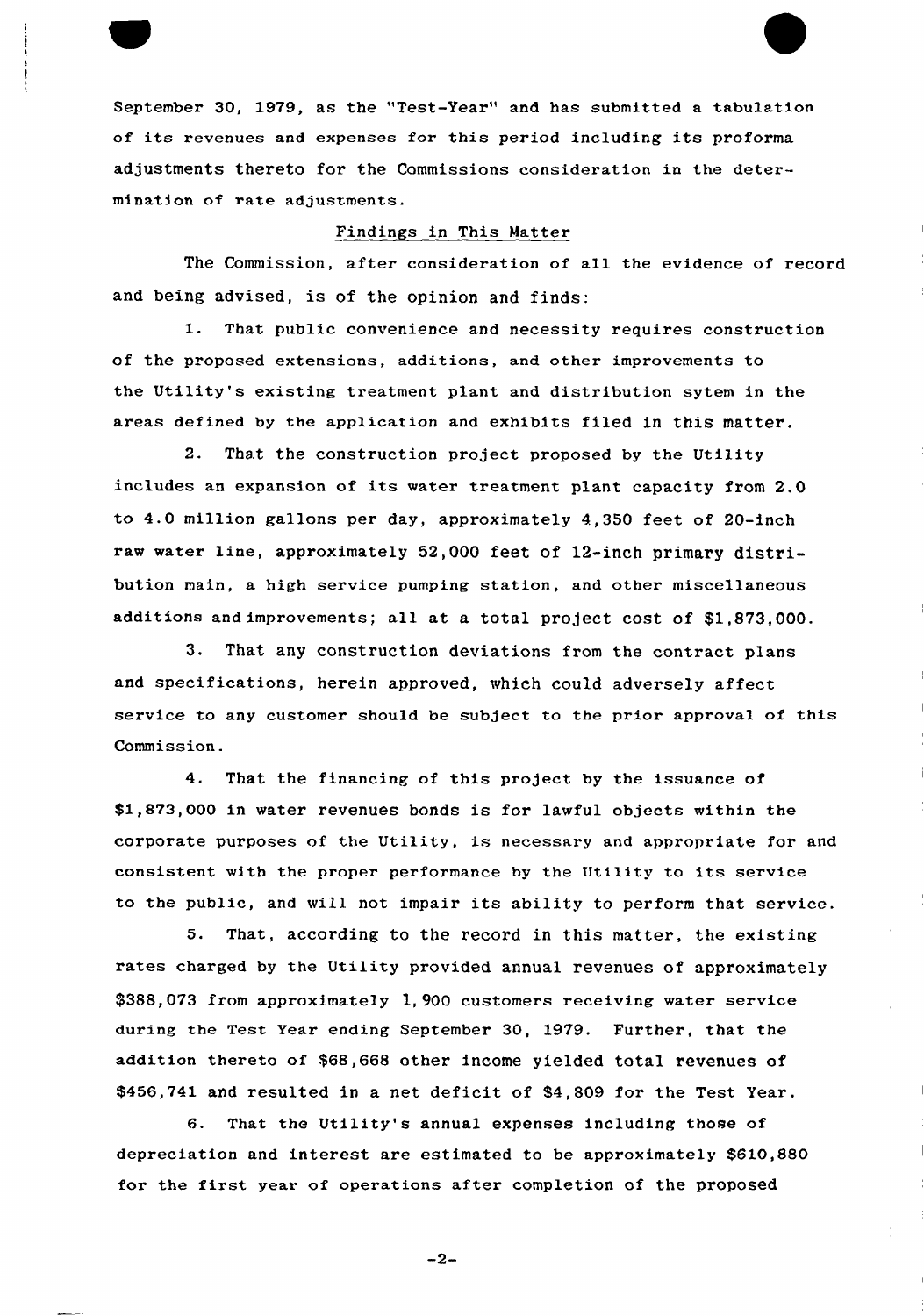construction.

7. That the Utility's proforma rates should produce reveuues adequate to meet the \$610,880 estimated proforma expenses and provide in addition thereto adequate funding for debt retirement and cash working funds for adequate day to day operations of the Utility in the providing of reliable, adequate and efficient services to its customers.

8. That the rates proposed by the Utility are as follows: Retail Customers:

| Gallonage Blocks<br>of Metered Usage                                                                                                                         | Monthly Rate for<br>Each Gallonage Block                                                                                                              |  |  |  |  |  |
|--------------------------------------------------------------------------------------------------------------------------------------------------------------|-------------------------------------------------------------------------------------------------------------------------------------------------------|--|--|--|--|--|
| First<br>$2.000$ gallons<br>8,000 gallons<br>Next<br>$10,000$ gallons<br>Next<br>30,000 gallons<br>Next<br>50,000 gallons<br>Next<br>100,000 gallons<br>Over | \$6.00 (Minimum Bill)<br>1.60 per 1,000 gallons<br>1.25 per 1,000 gallons<br>.95 per 1,000 gallon:<br>$.75$ per 1,000 gallons<br>.70 per 1,000 gallon |  |  |  |  |  |

Wholesale Customers:

|  | City of Horse Cave   |  |  | $$.50$ per 1,000 gallons                  |
|--|----------------------|--|--|-------------------------------------------|
|  | City of Cave City    |  |  | $$.50 \text{ per } 1,000 \text{ gallons}$ |
|  | City of Munfordville |  |  | $$.55$ per 1,000 gallons                  |

Further, that according to the record in this matter, the above-listed rates of: \$ .75 per 1,000 gallons for the 50,000 to 100,000 gallonage block; \$ .70 per 1,000 gallons for the over 100,000 gallonage block; .55 and \$ .50 per 1,000 gallons for wholesale rates are less than the Utility's cost for delivery of water to those customers to whom these rates are applicable. Further, that the revenue losses resulting from the sale of water below cost to any customer must be offset by revenues produced, by other customers. The Commission is, therefore, of the opinion that the rates proposed by the Utility are discriminatory, unfair, unreasonable, unjust, and should be denied.

9. That the Utility should, witkin ninety (90) days of the date of this Order, file with this Commission, a revised schedule of rates. Further, that an engineering analysis should be submitted therewith to show that the new proposed rates for usage over 50,000 gal]ons per month and the proposed wholesale rates are adequate to cover the Utility's expenses, including depreciation and debt service for delivery of water to those customers to whom these rates are applicable.

 $-3-$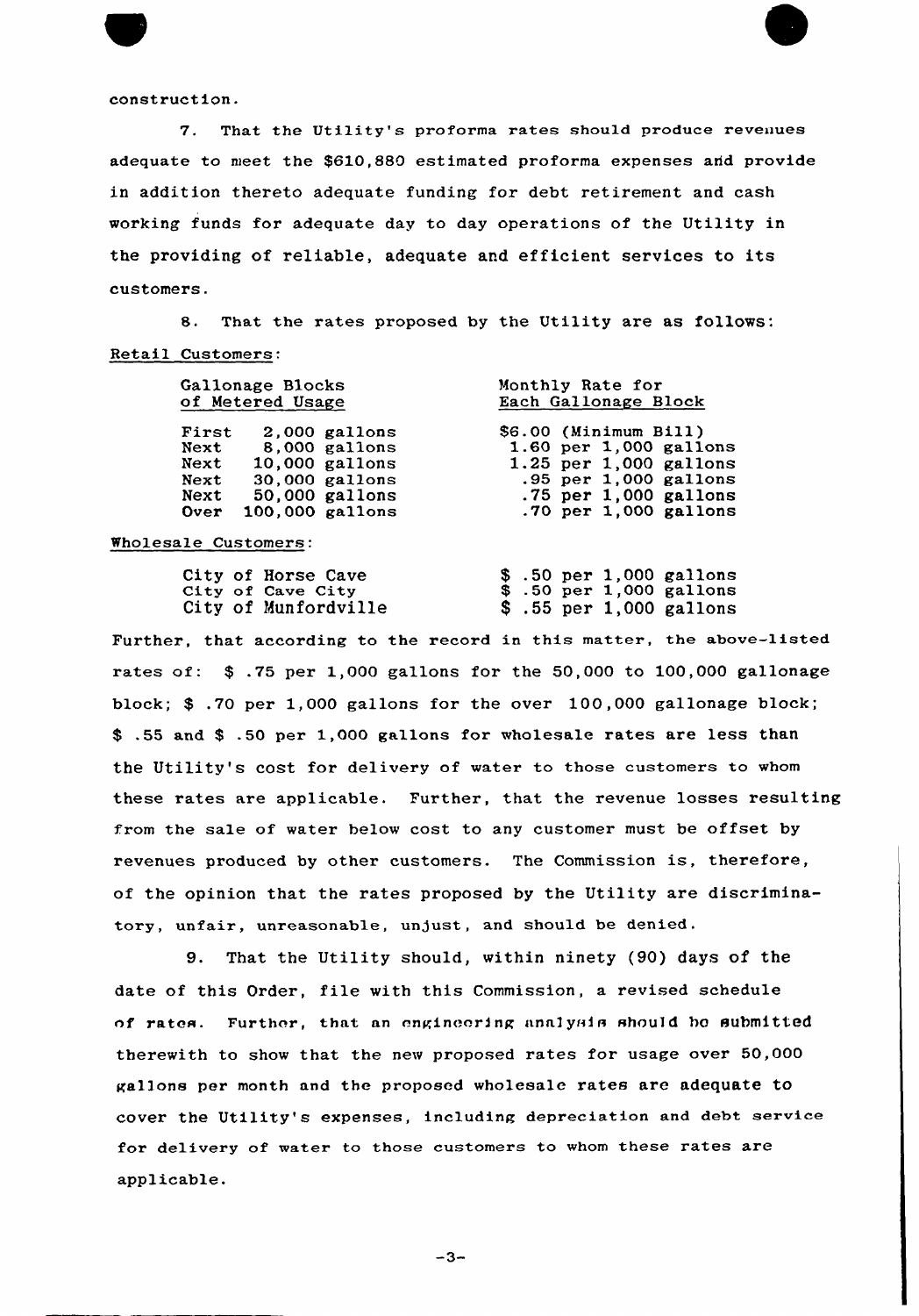10. That the Utility should furnish this Commission with duly verified documentation of the total cost of this project, including the cost of construction and all other capitalized costs (engineering, legal, administrative, etc.), within sixty (60) days of the date that construction is substantially completed.

11. That the contract between the Utility and the Engineer should require the Engineer to provide general engineering supervision and full-time resident inspection under his supervision to insure that the construction work conforms to the best construction practices and is done in accordance with the contract plans and specifications.

12. That within sixty (60) days of the date of substantial completion of this construction, the Utility should require the Engineer to furnish this Commission with a copy of the as-built plans along with the Engineer's certification that the construction has been satisfactorily completed in accordance with the contract plans and specifications.

13. That a 5/8" x 3/4" water meter should be the Utility's standard customer service meter and should be installed at all points of service unless the customer provides sufficient justification for the installation of a larger meter. Further, that any customer with a larger meter, with the exception of special contract customers, should pay for the service in accordance with the Applicant's approved meter size rate schedules.

## ORDERS IN THIS MATTER

The Commission, on the basis of the matters hereinbefore set forth and the evidentiary record in this case:

HEREBY ORDERS that the Utility be and it is hereby granted <sup>a</sup> Certificate of Convenience and Necessity to construct the proposed extensions, additions, and other improvements to its existing treatment plant and distribution system in the areas set forth in the application and in accordance with the contract plans and specifications filed in this record.

IT IS FURTHER ORDFRED that any construction deviations from the contract plans and specifications, herein approved, which could adversely affect service to any customer shall be subject to the prior

 $-4-$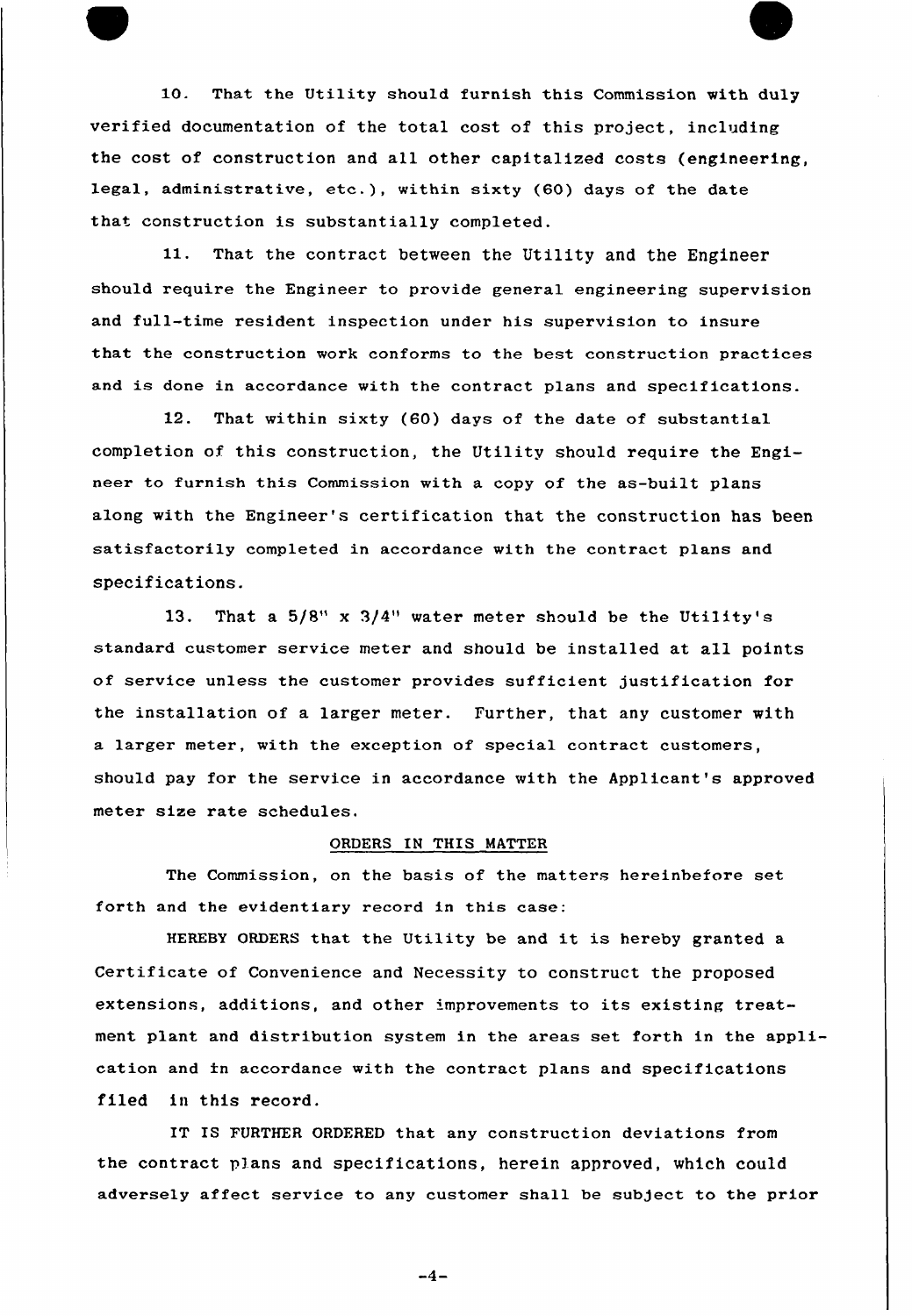approval of this Commission.

IT IS FURTHER ORDERED that the Utility be and it is hereby authorized to finance this construction project by the issuance of \$1,873,000 in water revenue bonds at an interest rate not to exceed 5%. Further, that this \$1,873,000 in project funds shall be used only for the lawful objects as set forth in the application.

IT IS FURTHER ORDERED that the rates requested by the Utility be and the same are hereby denied in accordance with "Finding No. 8" as previously set forth herein.

IT IS FURTHER ORDERED that the Utility shall, within ninety (90) days of the date of this Order, file with this Commission a revised schedule of rates in accordance with "Finding No. 9" as previously set forth herein. Further, that the revised rates must be adequate for meeting the reasonable expenses of the Utility after completion of the proposed construction including depreciation and debt service and allow for the accumulation of a reasonable surplus. Further, that the Utility's existing rates shall remain in effect until adjustments thereto are appxoved by this Commission.

IT IS FURTHER ORDFRED that the Utility file with this Commission a duly verified document or documents which show the total cost of this project including the cost of construction and all other capitalized costs (engineering, legal, administrative, etc.), within sixty (60) days of the date that construction is substantially completed.

IT IS FURTHER ORDERED that the contract between the Utility and the Engineer shall require the Engineer to provide general engineering supervision and full-time resident inspection under his supervision to insure that the contractor's construction work conforms to the best construction practices and is done in accordance with the contract plans and specifications.

IT IS FURTHER ORDERED that the Utility shall require the Engineer, within sixty (60) days of substantial completion of the proposed construction, to furnish this Commission with a copy of the "As-Built Plans" and a certification that the construction has been satisfactorily completed in accordance with the contract plans and specifications.

 $-5-$